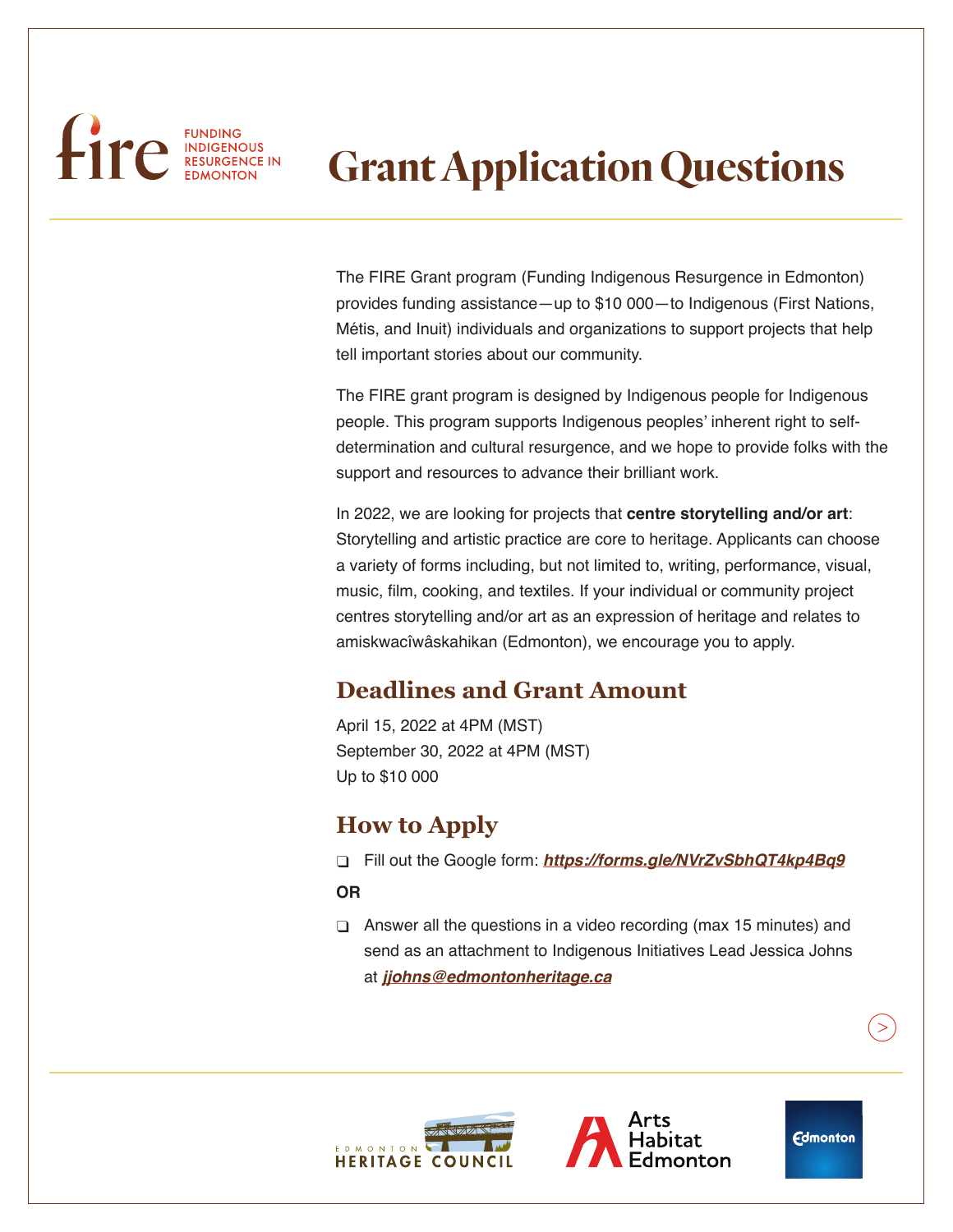#### **What we offer FIRE grant recipients**

- **• Ongoing support** our experienced team offers project mentorship throughout the entire application process
- **• Connections** we will facilitate connections with other grantees, professionals, and organizations that will advance your project, such as Arts Habitat Edmonton who will help in your search for venues and spaces in Edmonton to suit your project needs
- **Promotion** we will use our platforms to share your story, to spotlight your work, and inspire others
- **Continued relationship** we will continue working with you to help build your capacity to apply for other grants, such as the EHC's Heritage Community Investment Program (HCIP) grants

## **Your Commitment**

As grant applicants, you bring expertise and creativity to connect people and enhance heritage in Edmonton. In receiving a grant, you commit to:

- Keeping the EHC updated on project changes and key dates, including special events, launches, and press and media opportunities
- Acknowledging the EHC in all promotional materials
- Submitting a final report to EHC when the project is complete and by the deadline in your grant agreement

EHC is pleased to partner with Arts Habitat Edmonton for the FIRE project grant. Arts Habitat is a non-profit organization with a mission to advocate for, identify, manage and build appropriate and accessible spaces for the arts in Edmonton and area. They are committed to connecting with FIRE applicants to support their search for venues and spaces in the city that will suit their project needs.

**Would you like to have a phone call or Zoom meeting to chat about your grant application?** We can provide support throughout the application process including assistance with putting together a budget or project description and helping to explain any of the questions in the form. We can also answer any questions you have about required materials or your eligibility. Contact Indigenous Initiatives Lead Jessica Johns at *[jjohns@edmontonheritage.ca](mailto:jjohns%40edmontonheritage.ca?subject=)*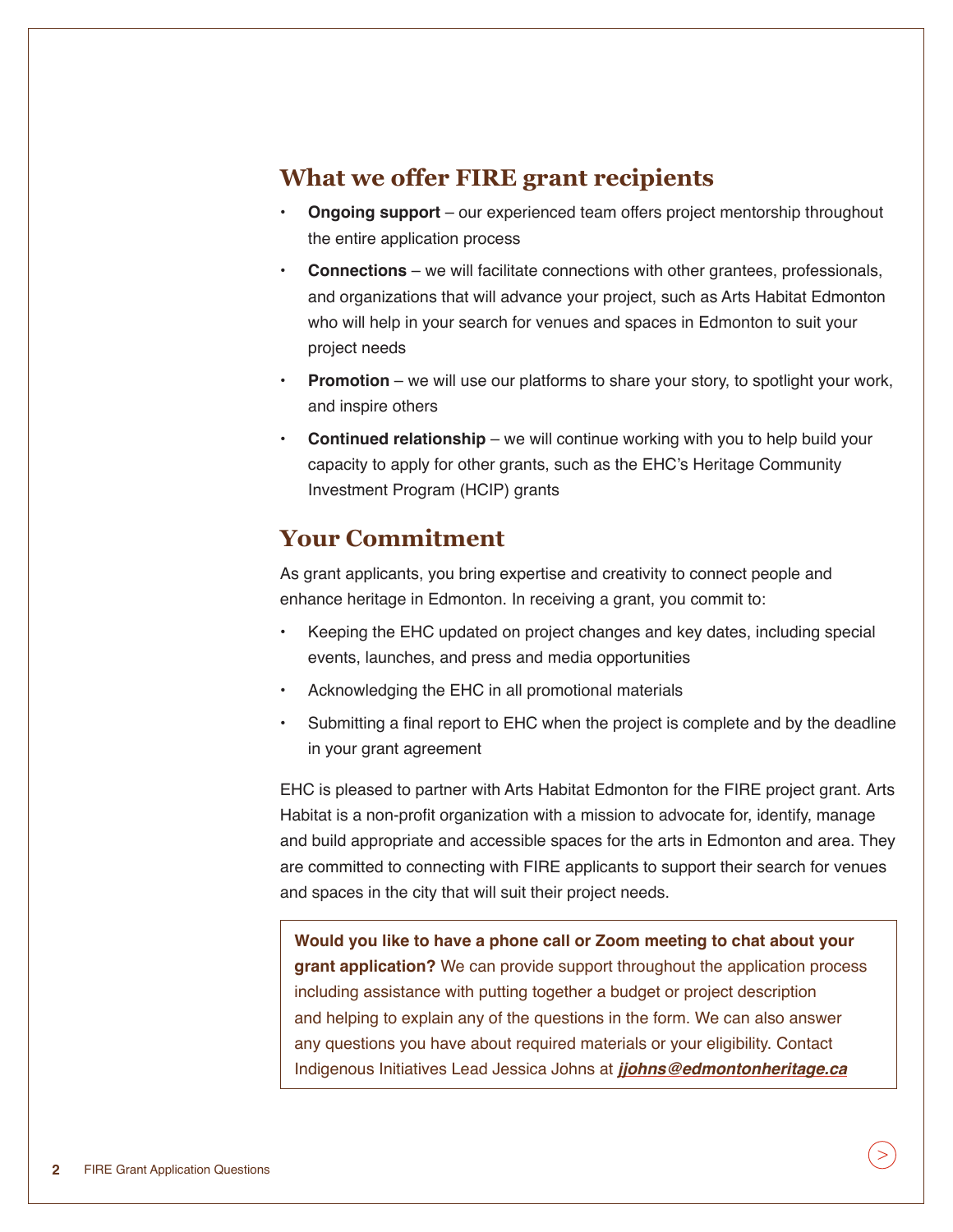# **Questions**

#### **SECTION 1**

- 1. Email:
- 2. List the full name(s) of yourself (applicant) and any of those working on the project with you, including any confirmed or potential project partners, other organizations, etc.
- 3. Phone number:
- 4. Are you applying as an individual, collective, or registered non-profit organization?
- 5. Is your residence, location of work, or proposed project in the Edmonton metropolitan region, a First Nations reserve or Métis settlement in Treaty 6?

Please note: if you are an Indigenous person living on a First Nations reserve or Métis settlement in Treaty 6 (eg. Kikino Métis Settlement, Buffalo Lake Métis Settlement, Alexander First Nation, Enoch Cree Nation, Paul First Nation, Maskwacis, Saddle Lake Cree Nation, Alexis Nakota Sioux Nation, Beaver Lake Cree Nation, Cold Lake First Nation, Frog Lake First Nation, Whitefish Lake First Nation, Heart Lake First Nation, Kehewin Cree Nation, O'Chiese First Nation, Samson Cree Nation, Sunchild First Nation, Michel First Nation, Papaschase First Nation) and have a heritage project relating to amiskwacîwâskahikan (Edmonton), **you are eligible to submit.**

- 6. Where does your proposed project take place? (in amiskwaciwaskahikan, a First Nations community?)
- 7. Tell us about your project!
	- a. Explain/describe your project (max 250 words)
	- b. Who is involved/impacted by your project? (max 250 words)
	- c. How you will carry out your project? (max 250 words)
	- d. How does your project incorporate art and/or storytelling? (max 250 words)
- 8. Please explain why you are passionate about this project and any connections you may have to it personally (Did you develop it from the bottom up? Did it come to be as a result of something else? What is the story behind your project?) (max 500 words)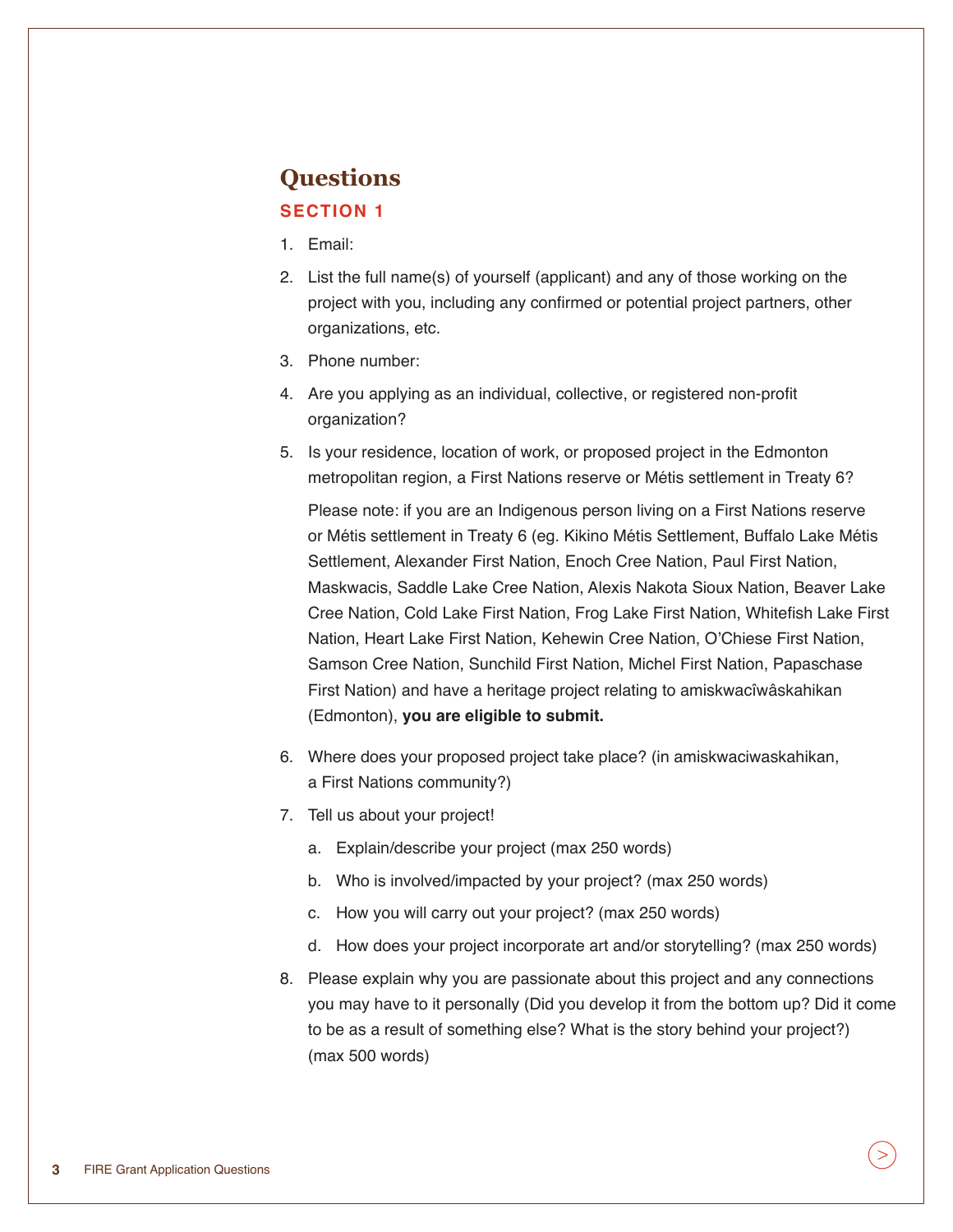- 9. What supports do you have available for participants in your proposed project? (max 500 words)
- 10. Did you consult with the broader Indigenous community and/or Elders to ensure this project is done in a respectful way to your community? (max 250 words)
- 11. Is your project going to have an impact over time and how so? (max 500 words)
- 12. Provide a description of how the project adheres to COVID-19 public health guidelines to ensure the safety of project team, partners, and participants (max 250 words)
- 13. What is the project start date?
- 14. What is the project end date?
- 15. How much funding are you requesting? (max \$10 000)

#### **SECTION 2: ABOUT YOU**

At EHC we understand that Indigenous identity can be complex, and that colonial system of verifying indigeneity such as blood quantum and status cards can perpetuate inaccuracies in understanding identity from the perspective of Indigenous communities. We also know that the emergence of non-Indigenous people claiming indigeneity to gain access to funds, industry, and connections has caused extreme harm to Indigenous peoples. Therefore, the following questions about indigeneity are important for us to ground our understanding of you, your work, and your application. If you have any questions, feedback, or require further clarification, please contact us.

- 16. If you are applying as an individual:
	- φ Are you Métis, First Nations, and/or Inuit?
		- φ If you are First Nations, are you Status or Non-Status?
		- If Non-Status, what is your connection to community?
	- **What community are you from?**
	- φ What is your relationship to amiskwacîwâskahikan (Edmonton)?